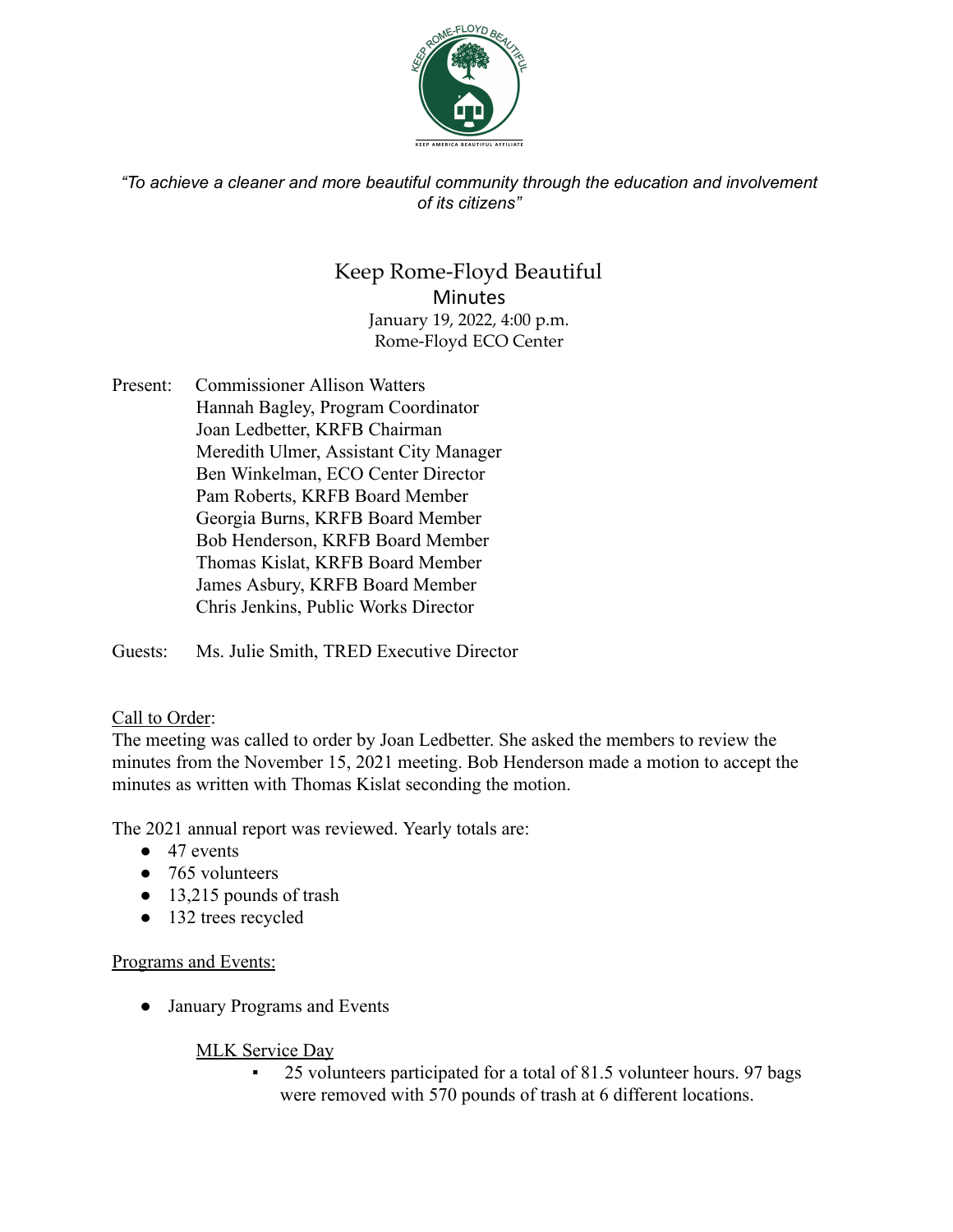# Bring One for the Chipper

Boy Scout Troop 30 from Shannon, GA unloaded all 181 trees, which were recycled by local fishermen. 56 seedlings were distributed; the remaining 44 seedlings will be planted at the City Nursery on Black's Bluff Road.

## Kingfisher Trail Homeless Camp Removal

Two residents from Mount Aventine, Susan Carlson and Andy Bemis, removed 37 bags of trash with 740 pounds collected for a total of 25 volunteer hours.

# City Arboretum Mulching Project

61 GPSTC Cadets from Georgia Highlands College as well as Berry College students participated. This project netted 183 volunteer hours. Mulch was provided by the City of Rome Public Works Division.

#### Old Business:

- In reference to the KRFB/Ball Corp partnership, some restaurants may not participate due to cost. Aventine/Blossom Hill/Honeymoon Bakery will continue to use as they can bulk order for their businesses.
- Two Bald Cypress trees were planted at Burrell Creek by the City Street Department. Funds were provided by International Paper and Atlanta Gas Light to compensate for trees lost during the gas line project.

# New Business:

- KRFB and TRED will have a joint First Quarter Clean Up on February 5th from 9:00 am until 12:00 pm at the GE Trailhead. There will be a joint clean-up every quarter on the first Saturday of February, May, August, and November. All locations will be announced at a later date.
- Arbor Day will be on Thursday, February 17th, at 1:00 pm in the parking lot behind Synovus Bank. Redbuds and dogwoods will be planted in various locations in downtown Rome.
- The FFA clubs at Rome High and Rome Middle are looking for projects that they can participate in the week of February 26th. Hannah Bagley is looking for suggestions. Ashley Hamby is the sponsor.
- Earth Day 2022 will be focused on beautification projects (i.e., mulching projects, tree maintenance).

#### Discussion:

Commissioner Watters discussed how our local code enforcement encourages reduction of littering in the City and County. Ordinances are in place to address these issues, however the punishment of these by the judicial system are lacking. Chris Jenkins stated that if people begin seeing a more forceful act against litter in the way of fines, there would be a decrease in offenses. Ben Winkelman addressed the group on how Cobb and Chatham Counties were